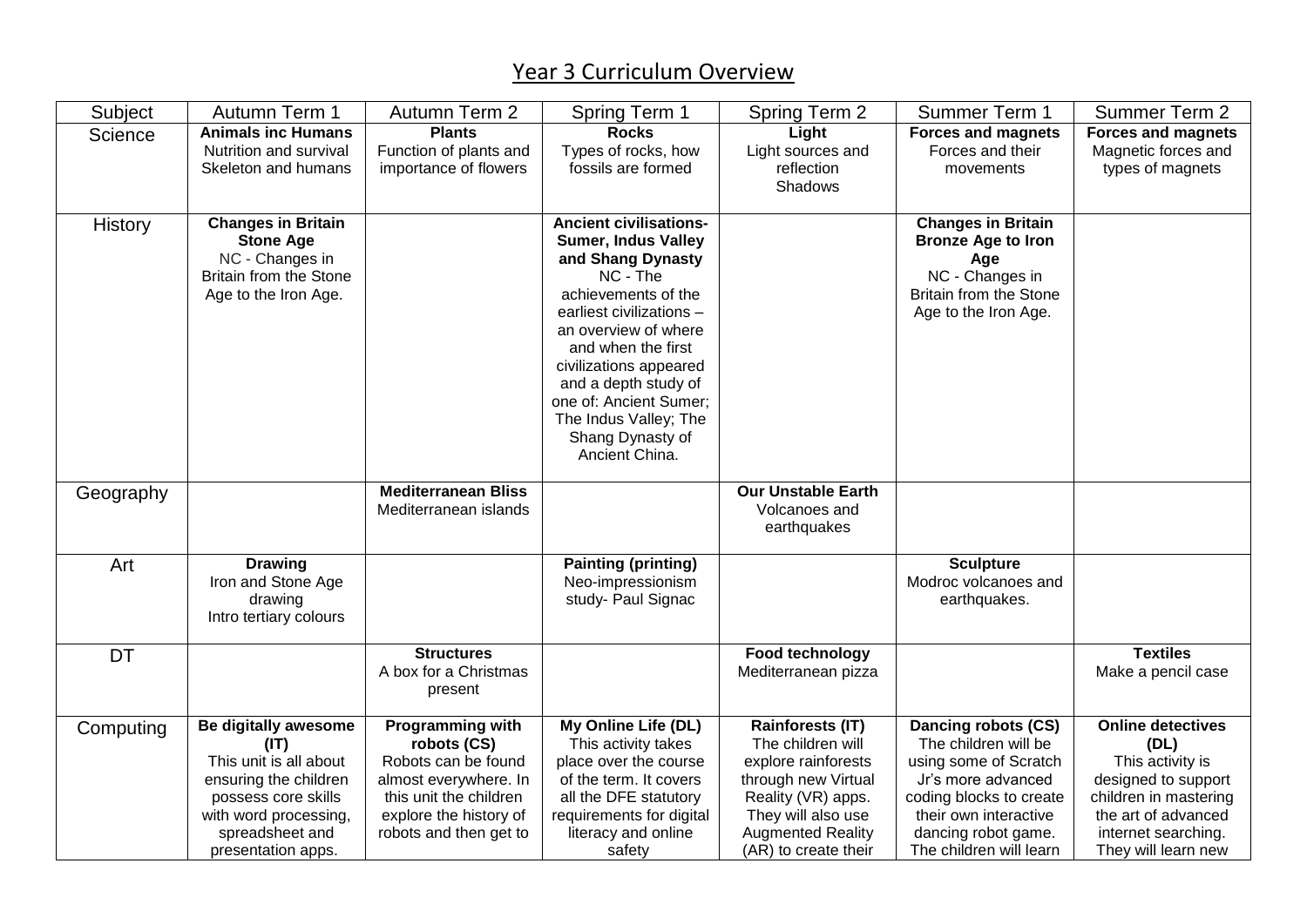|              |                                                                                                               | program a robot<br>around a maze.                                                                                                                    |                                                                                 | own learning games<br>for younger children to<br>play.<br><b>T Shirt Designer</b><br>The children will<br>become illustrators<br>and design their own<br>tshirts   | the important skills of<br>critical thinking,<br>problem solving and<br>debugging.<br><b>Keyboard</b><br><b>Adventures</b><br>In this activity the<br>children will master the<br>art of using a keyboard<br>and short cuts with a<br>series of fun activities. | tricks to improve their<br>searches while they try<br>to solve puzzles and<br>challenges.                                                                                                                                                                                                                                                                 |
|--------------|---------------------------------------------------------------------------------------------------------------|------------------------------------------------------------------------------------------------------------------------------------------------------|---------------------------------------------------------------------------------|--------------------------------------------------------------------------------------------------------------------------------------------------------------------|-----------------------------------------------------------------------------------------------------------------------------------------------------------------------------------------------------------------------------------------------------------------|-----------------------------------------------------------------------------------------------------------------------------------------------------------------------------------------------------------------------------------------------------------------------------------------------------------------------------------------------------------|
| <b>Music</b> |                                                                                                               | <b>Christmas singing-</b><br>performance<br>Sing songs with<br>multiple parts with<br>increasing confidence.<br>Demonstrate good<br>singing posture. |                                                                                 | Glockenspeil-<br>Charanga<br>Recognise a range of<br>musical instruments.<br>Use and understand<br>musical language<br>(rhythm, pulse, tempo,<br>pitch, dynamics). |                                                                                                                                                                                                                                                                 | <b>Samba Drumming (1)</b><br>Find the pulse with<br>ease.<br>Understand that<br>improvisation is when<br>a composer makes up<br>a tune within<br>boundaries.<br>Understand that<br>composition is when a<br>composer writes down<br>and records a musical<br>idea.<br>Play and perform in<br>solo and ensemble<br>contexts with<br>increasing confidence. |
| French       | I'm learning French<br>J'apprends le francais                                                                 |                                                                                                                                                      | I can<br>Je peux                                                                |                                                                                                                                                                    | Ice creams<br>Les glaces                                                                                                                                                                                                                                        |                                                                                                                                                                                                                                                                                                                                                           |
| <b>PSHE</b>  | Being me in my<br>world<br>How behaviour can<br>affect how others feel<br>and behave.<br>Importance of rules. | <b>Celebrating</b><br><b>Difference</b><br>How words can be<br>used in hurtful or kind<br>ways when conflicts<br>happen.<br>Strategies to help.      | <b>Dreams and Goals</b><br>Different ways that<br>help me learn and<br>improve. | <b>Healthy Me</b><br>Keeping safe and<br>healthy.                                                                                                                  | <b>Relationships</b><br>How my life is<br>influenced positively by<br>other people. How my<br>choices affect others.                                                                                                                                            | <b>Changing Me</b><br>How bodies change on<br>the inside and outside<br>during the growing up<br>process.                                                                                                                                                                                                                                                 |